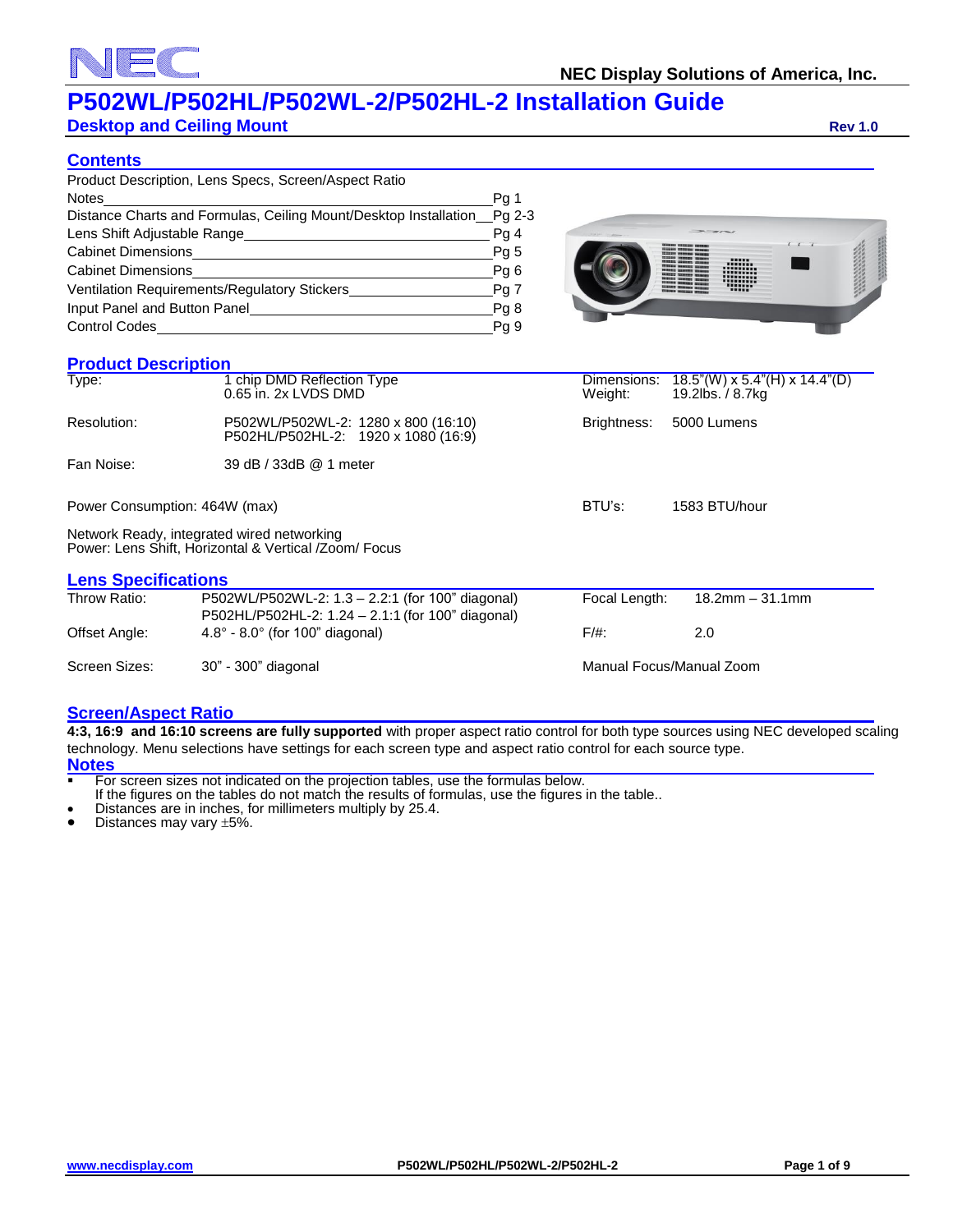

**NEC Display Solutions of America, Inc.**

# **P502WL/P502HL/P502WL-2/P502HL-2 Installation Guide**

### **Desktop and Ceiling Mount Rev 1.0 Rev 1.0**

#### **Diagrams and Distance Charts**

The following shows the proper relative positions of the projector and screen. Refer to the table to determine the position of installation. Distances are in inches. For millimeters multiply by 25.4.

#### **Ceiling Mounted**



#### **Desktop**



## **Distance Chart for popular 16:10 screens**

#### **16:10 Screen Formulas:**

 $W = H \times 16/10$  $H = W \times 10/16$ Screen Diagonal =  $W \times 18.868/16$ 

#### **Projection Formulas:**

**B** = 0.369W  $C$  (wide) = 1.309W  $- 1.457$ **C** (tele) =  $2.248W - 1.404$  $D$  (max) =  $-0.056W$ **D** (min) =  $0.313W$  $\alpha$  (wide) = tan<sup>-1</sup> (B/C(wide))  $\alpha$  (tele) = tan<sup>-1</sup> (B/C(tele))

*Note: For screen sizes not indicated on the projection tables, use the formulas on page 1.*

| Screen Size (16:10) |          | B          | C      |              |                          |           | D     |                          | α  |      |                |         |  |  |              |
|---------------------|----------|------------|--------|--------------|--------------------------|-----------|-------|--------------------------|----|------|----------------|---------|--|--|--------------|
| Diagonal            | Width(W) | Height (H) |        | w ide - tele |                          | max - min |       |                          |    |      |                |         |  |  | w ide - tele |
| inches              | inches   | inches     | inches |              | inches                   |           |       | inches                   |    |      |                | degrees |  |  |              |
| 57                  | 48       | 30         | 18     | 61           |                          | 107       | -3    | $\overline{a}$           | 15 | 16.1 | $\overline{a}$ | 9.4     |  |  |              |
| 66                  | 56       | 35         | 21     | 72           | ٠                        | 124       | -3    | $\sim$                   | 18 | 16.0 | $\blacksquare$ | 9.4     |  |  |              |
| 68                  | 58       | 36         | 21     | 74           | ٠                        | 128       | -3    | $\overline{a}$           | 18 | 16.0 | ۰              | 9.4     |  |  |              |
| 75                  | 64       | 40         | 24     | 82           | ۰                        | 142       | $-4$  | ÷,                       | 20 | 16.0 | $\blacksquare$ | 9.4     |  |  |              |
| 79                  | 67       | 42         | 25     | 87           | $\overline{a}$           | 150       | $-4$  | ÷,                       | 21 | 16.0 |                | 9.4     |  |  |              |
| 85                  | 72       | 45         | 27     | 93           | ٠                        | 160       | $-4$  | $\overline{a}$           | 23 | 16.0 | ۰              | 9.4     |  |  |              |
| 92                  | 78       | 49         | 29     | 101          | ٠                        | 175       | -4    | ٠                        | 25 | 16.0 | ٠              | 9.4     |  |  |              |
| 98                  | 83       | 52         | 31     | 107          | ٠                        | 186       | -5    | $\overline{\phantom{0}}$ | 26 | 15.9 | $\blacksquare$ | 9.4     |  |  |              |
| 102                 | 86       | 54         | 32     | 112          |                          | 193       | -5    | ٠                        | 27 | 15.9 | ۰              | 9.4     |  |  |              |
| 111                 | 94       | 59         | 35     | 122          | $\overline{\phantom{0}}$ | 211       | -5    | ÷,                       | 30 | 15.9 | $\blacksquare$ | 9.4     |  |  |              |
| 113                 | 96       | 60         | 35     | 124          | ٠                        | 214       | -5    | $\overline{\phantom{0}}$ | 30 | 15.9 | ٠              | 9.4     |  |  |              |
| 123                 | 104      | 65         | 38     | 135          | $\overline{\phantom{0}}$ | 232       | -6    | $\overline{a}$           | 33 | 15.9 | ٠              | 9.4     |  |  |              |
| 125                 | 106      | 66         | 39     | 137          | ٠                        | 236       | $-6$  | ÷,                       | 33 | 15.9 |                | 9.4     |  |  |              |
| 147                 | 125      | 78         | 46     | 162          | $\overline{\phantom{0}}$ | 279       | -7    | $\overline{a}$           | 39 | 15.9 | ۰              | 9.4     |  |  |              |
| 149                 | 126      | 79         | 47     | 164          | $\overline{\phantom{0}}$ | 283       | -7    | $\overline{\phantom{a}}$ | 40 | 15.9 | $\blacksquare$ | 9.4     |  |  |              |
| 213                 | 181      | 113        | 67     | 235          |                          | 405       | $-10$ | L,                       | 57 | 15.8 | $\blacksquare$ | 9.4     |  |  |              |
| 255                 | 216      | 135        | 80     | 281          | ٠                        | 484       | $-12$ | $\overline{\phantom{0}}$ | 68 | 15.8 | ۰              | 9.3     |  |  |              |
| 270                 | 229      | 143        | 84     | 298          | $\overline{\phantom{0}}$ | 513       | $-13$ | $\overline{\phantom{0}}$ | 72 | 16   | ۰              | 9       |  |  |              |
| 300                 | 254      | 159        | 94     | 332          | $\overline{a}$           | 570       | $-14$ | L,                       | 80 | 16   | ۰              | 9       |  |  |              |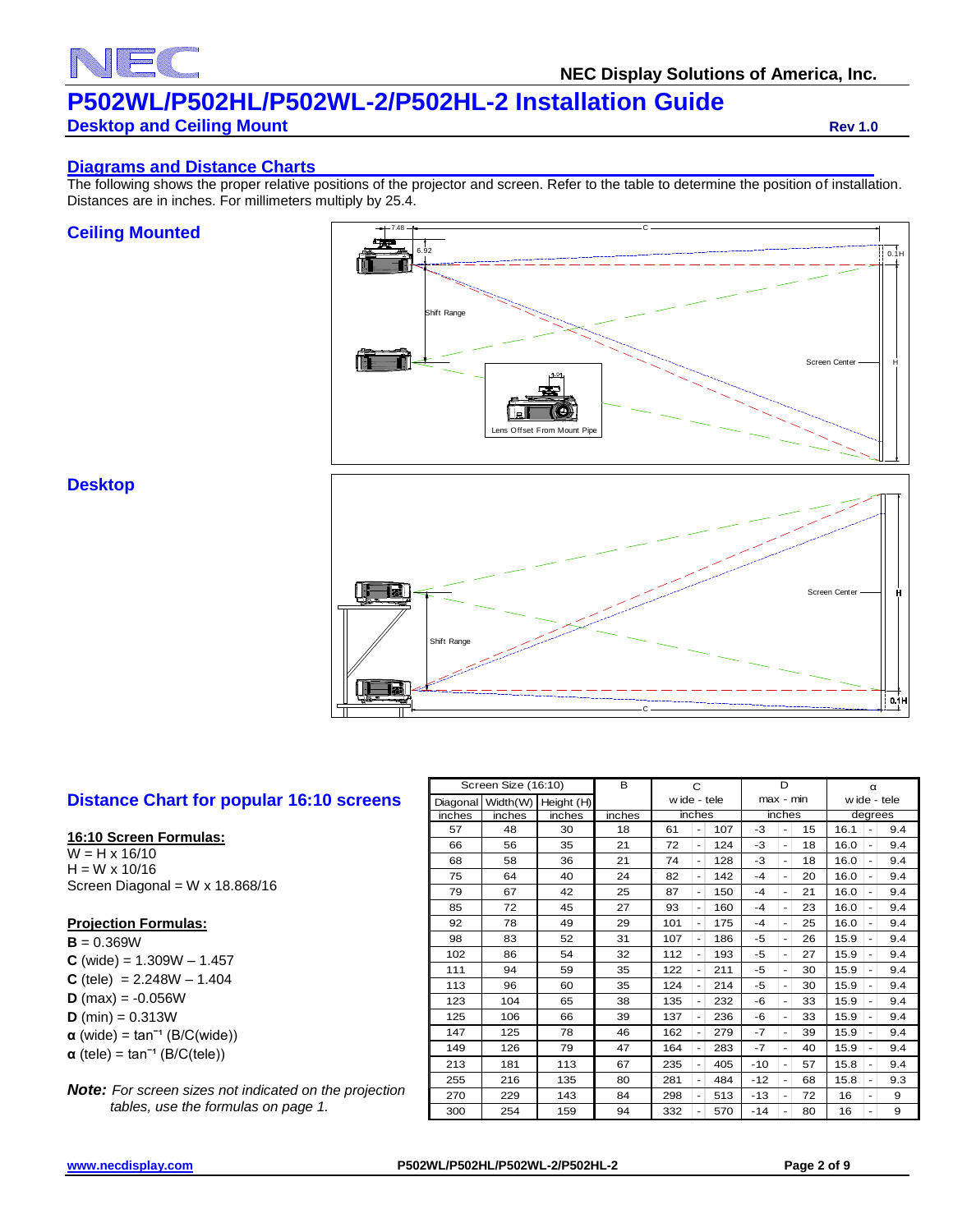# **NEC Display Solutions of America, Inc. P502WL/P502HL/P502WL-2/P502HL-2 Installation Guide**

# **Desktop and Ceiling Mount Rev 1.0 Rev 1.0**

FC

#### **Diagrams and Distance Charts**

The following shows the proper relative positions of the projector and screen. Refer to the table to determine the position of installation. Distances are in inches. For millimeters multiply by 25.4.

#### **Ceiling Mounted**



## **Desktop**



## **Distance Chart for popular 16:9 screens**

#### **16:9 Screen Formulas:**

 $W = H \times 16/9$  $H = W \times 9/16$ Screen Diagonal = W x 18.358/16

#### **Projection Formulas:**

 $B = 0.369W$  $C$  (wide) = 1.247W – 1.426 **C** (tele) =  $2.142W - 1.374$  $D$  (max) = -0.068W **D** (min) =  $0.281W$  $\alpha$  (wide) = tan<sup>-1</sup> (B/C(wide))  $\alpha$  (tele) = tan<sup>-1</sup> (B/C(tele))

*Note: For screen sizes not indicated on the projection tables, use the formulas on page 1.*

| Screen Size (16:9) |          | B          | C      |              |                | D   |                |                              | α  |              |   |         |
|--------------------|----------|------------|--------|--------------|----------------|-----|----------------|------------------------------|----|--------------|---|---------|
| Diagonal           | Width(W) | Height (H) |        | w ide - tele |                |     | max - min      |                              |    | w ide - tele |   |         |
| inches             | inches   | inches     | inches | inches       |                |     |                | inches                       |    |              |   | degrees |
| 61                 | 53       | 30         | 20     | 63           | ÷.             | 110 | 4              | L.                           | 15 | 17.5         | ۰ | 10.2    |
| 71                 | 62       | 35         | 23     | 74           | $\blacksquare$ | 129 | $\overline{4}$ | $\blacksquare$               | 17 | 17.4         |   | 10.1    |
| 73                 | 64       | 36         | 24     | 76           | ۰              | 133 | 4              | $\qquad \qquad \blacksquare$ | 18 | 17.4         | ۰ | 10.1    |
| 82                 | 71       | 40         | 26     | 85           | ۰              | 148 | 5              | $\overline{\phantom{m}}$     | 20 | 17.3         |   | 10.1    |
| 86                 | 75       | 42         | 28     | 89           | ۰              | 156 | 5              | ٠                            | 21 | 17.3         | ٠ | 10.1    |
| 92                 | 80       | 45         | 30     | 96           | ۰              | 167 | 5              | ÷.                           | 22 | 17.2         |   | 10.1    |
| 100                | 87       | 49         | 32     | 104          | ٠              | 182 | 6              | ٠                            | 24 | 17.2         | ٠ | 10.1    |
| 106                | 92       | 52         | 34     | 111          | ٠              | 194 | 6              | $\qquad \qquad \blacksquare$ | 26 | 17.2         |   | 10.0    |
| 110                | 96       | 54         | 36     | 115          | ۰              | 201 | 7              | $\blacksquare$               | 27 | 17.2         | ٠ | 10.0    |
| 120                | 105      | 59         | 39     | 126          | ۰              | 220 | 7              | $\blacksquare$               | 29 | 17.1         | ۰ | 10.0    |
| 122                | 107      | 60         | 40     | 128          | ۰              | 224 | $\overline{7}$ | ÷.                           | 30 | 17.1         |   | 10.0    |
| 133                | 116      | 65         | 43     | 139          | ٠              | 243 | 8              | $\overline{\phantom{m}}$     | 32 | 17.1         | ۰ | 10.0    |
| 135                | 117      | 66         | 44     | 142          |                | 247 | 8              | $\overline{\phantom{0}}$     | 33 | 17.1         |   | 10.0    |
| 159                | 139      | 78         | 51     | 168          | ۰              | 292 | 9              | ٠                            | 39 | 17.0         | ٠ | 10.0    |
| 161                | 140      | 79         | 52     | 170          | ٠              | 296 | 10             | $\blacksquare$               | 39 | 17.0         |   | 10.0    |
| 230                | 201      | 113        | 75     | 244          | ٠              | 425 | 14             | $\qquad \qquad \blacksquare$ | 56 | 17.0         | ۰ | 9.9     |
| 275                | 240      | 135        | 89     | 293          |                | 508 | 16             | $\qquad \qquad \blacksquare$ | 67 | 16.9         |   | 9.9     |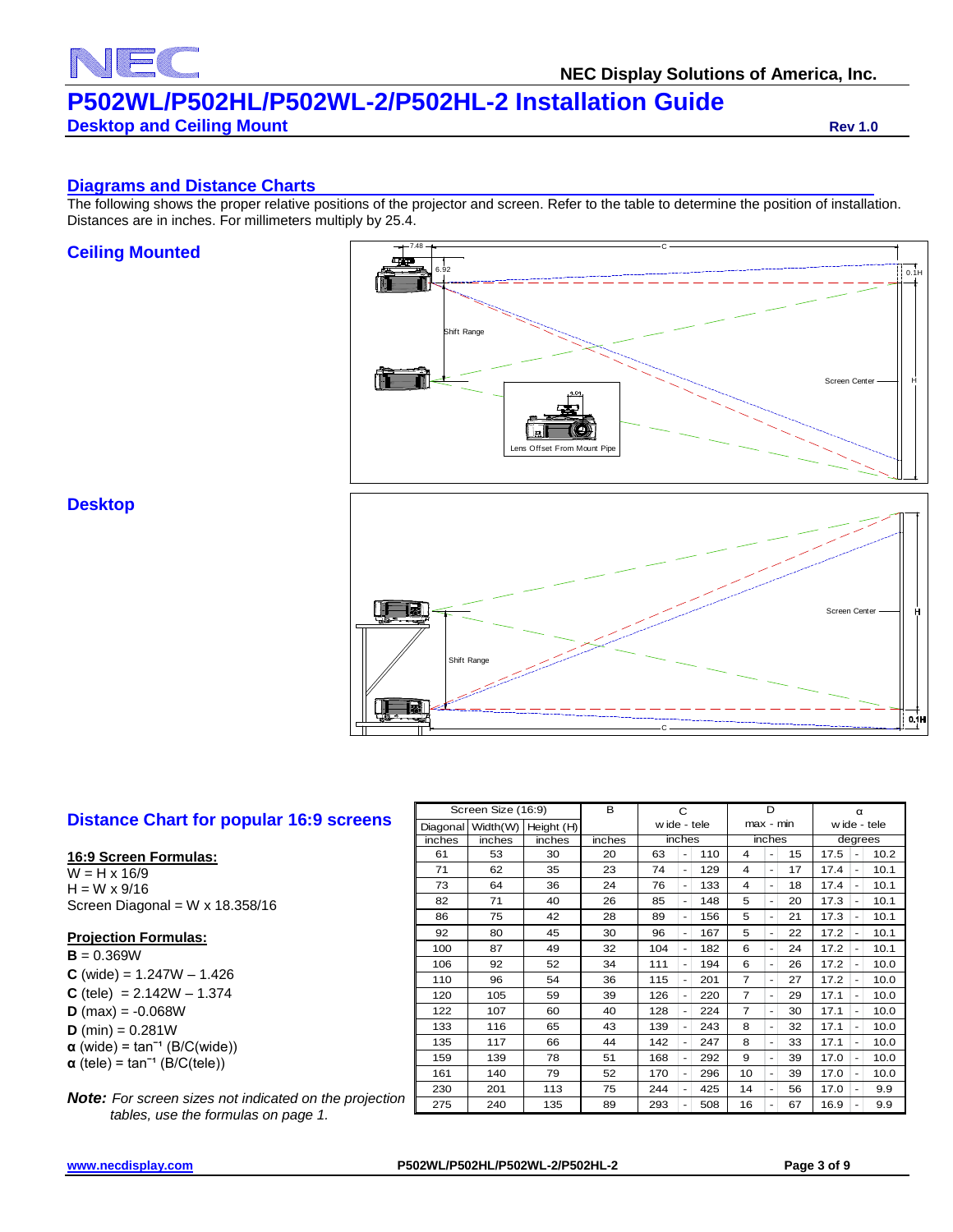

# **Desktop and Ceiling Mount Rev 1.0 Rev 1.0 Rev 1.0**

#### **Lens Shift Adjustable Range**

#### **Lens Shift Range for Desktop and Ceiling Mount Application**

The diagram below shows the location of the image position in the lens for the P502WL. The P502WL has a maximum horizontal lens shift range of +/- 28% and a maximum vertical lens shift of + 59%. The lens can be shifted within the shaded area as shown using the normal projection position as a starting point.



#### **Lens Shift Range for Desktop and Ceiling Mount Application**

The diagram below shows the location of the image position in the lens for the P502HL. The P502HL has a maximum horizontal lens shift range of +/- 25% and a maximum vertical lens shift of + 62%. The lens can be shifted within the shaded area as shown using the normal projection position as a starting point.



**Note:** Projector is set out of the box at center position, which is how it is depicted above. (H: width of projected image, V: height of projected image)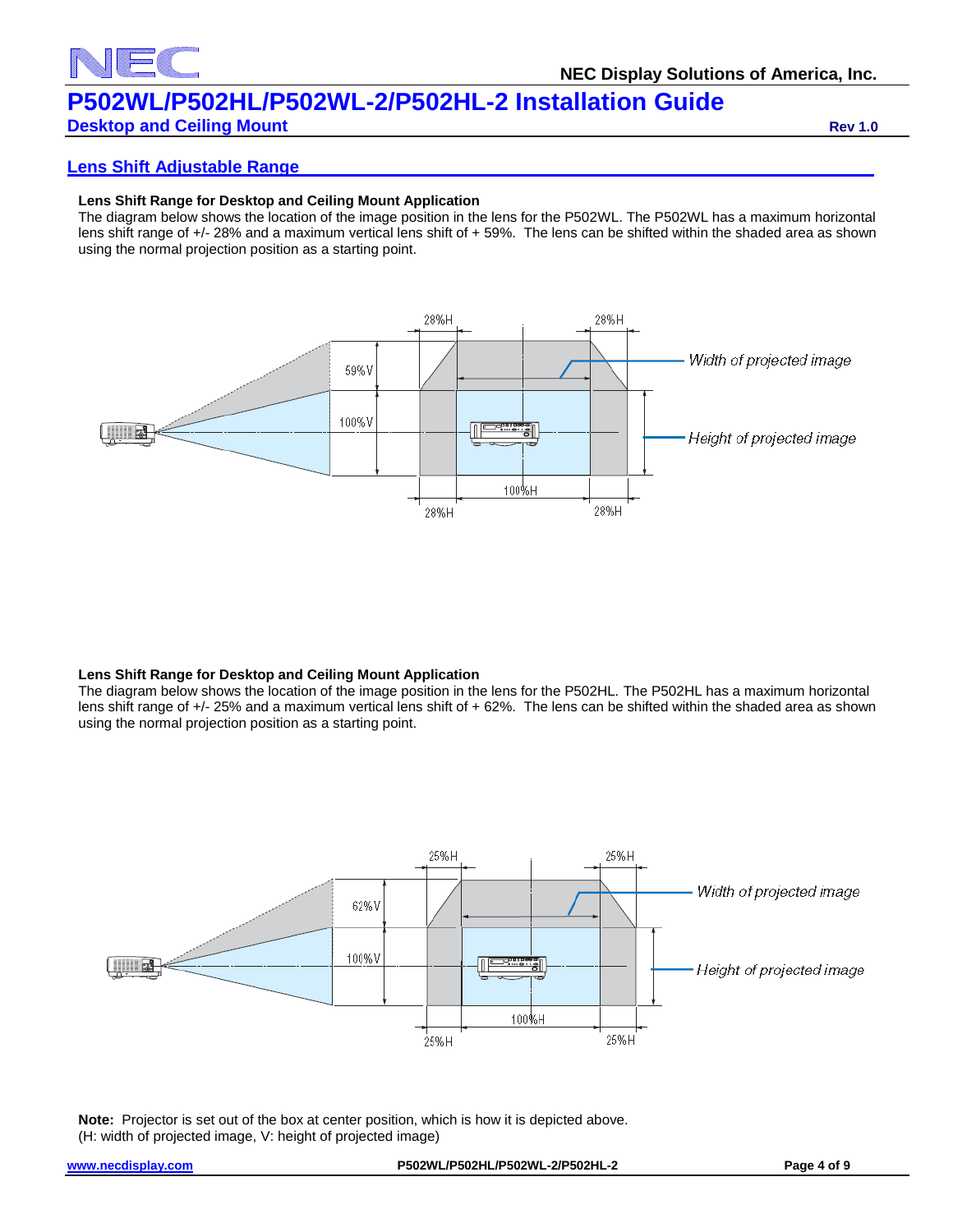# <u>e provinc</u>

# **P502WL/P502HL/P502WL-2/P502HL-2 Installation Guide**

# **Desktop and Ceiling Mount Rev 1.0 Rev 1.0 Rev 1.0**

# **Cabinet Dimensions**

The following diagrams show the cabinet dimensions for the P502WL\_P502HL. Dimensions are in inches. For millimeters multiply by 25.4.



**INTAKE**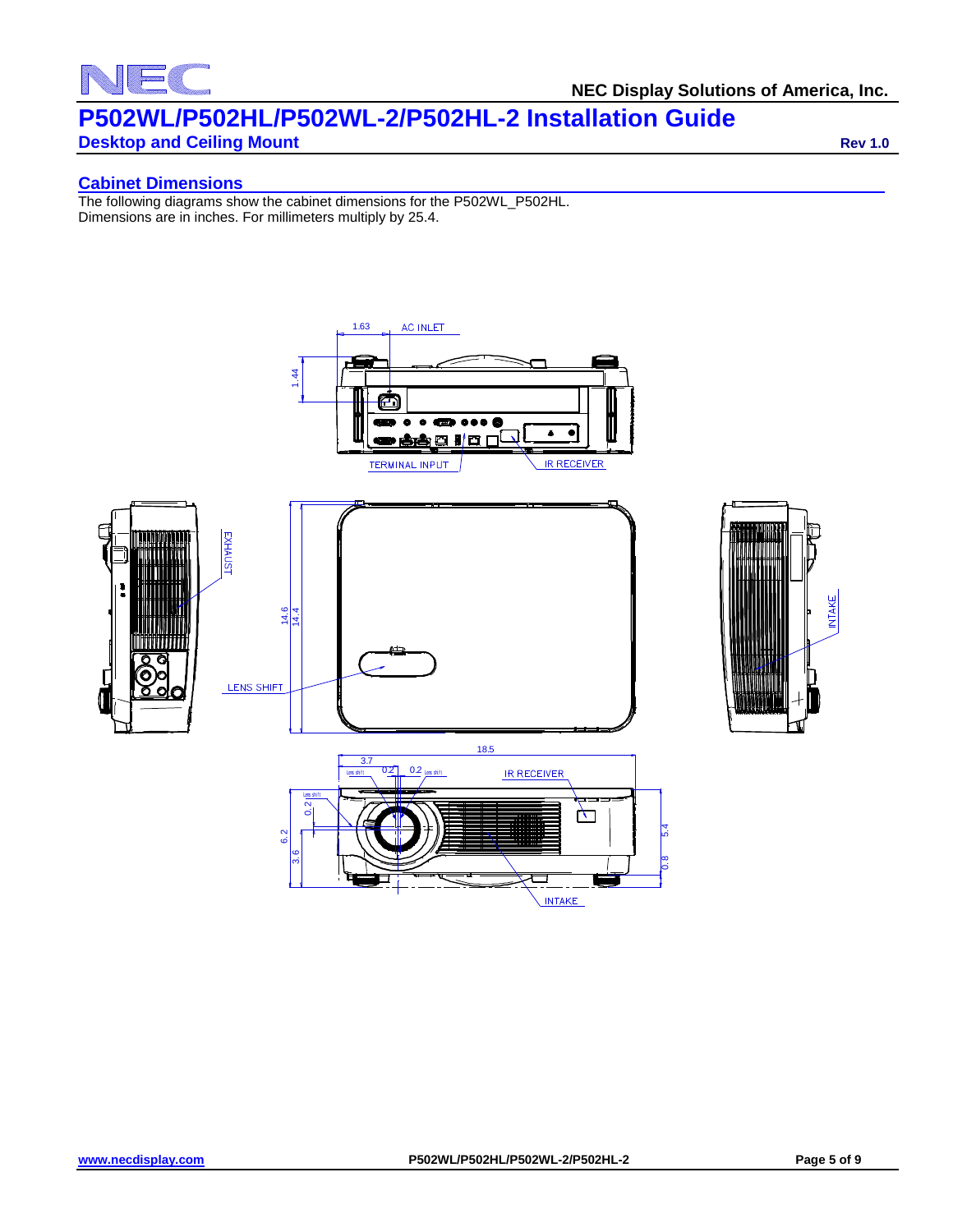

**NEC Display Solutions of America, Inc.**

# **P502WL/P502HL/P502WL-2/P502HL-2 Installation Guide Desktop and Ceiling Mount Rev 1.0 Rev 1.0**

**Cabinet Dimensions**

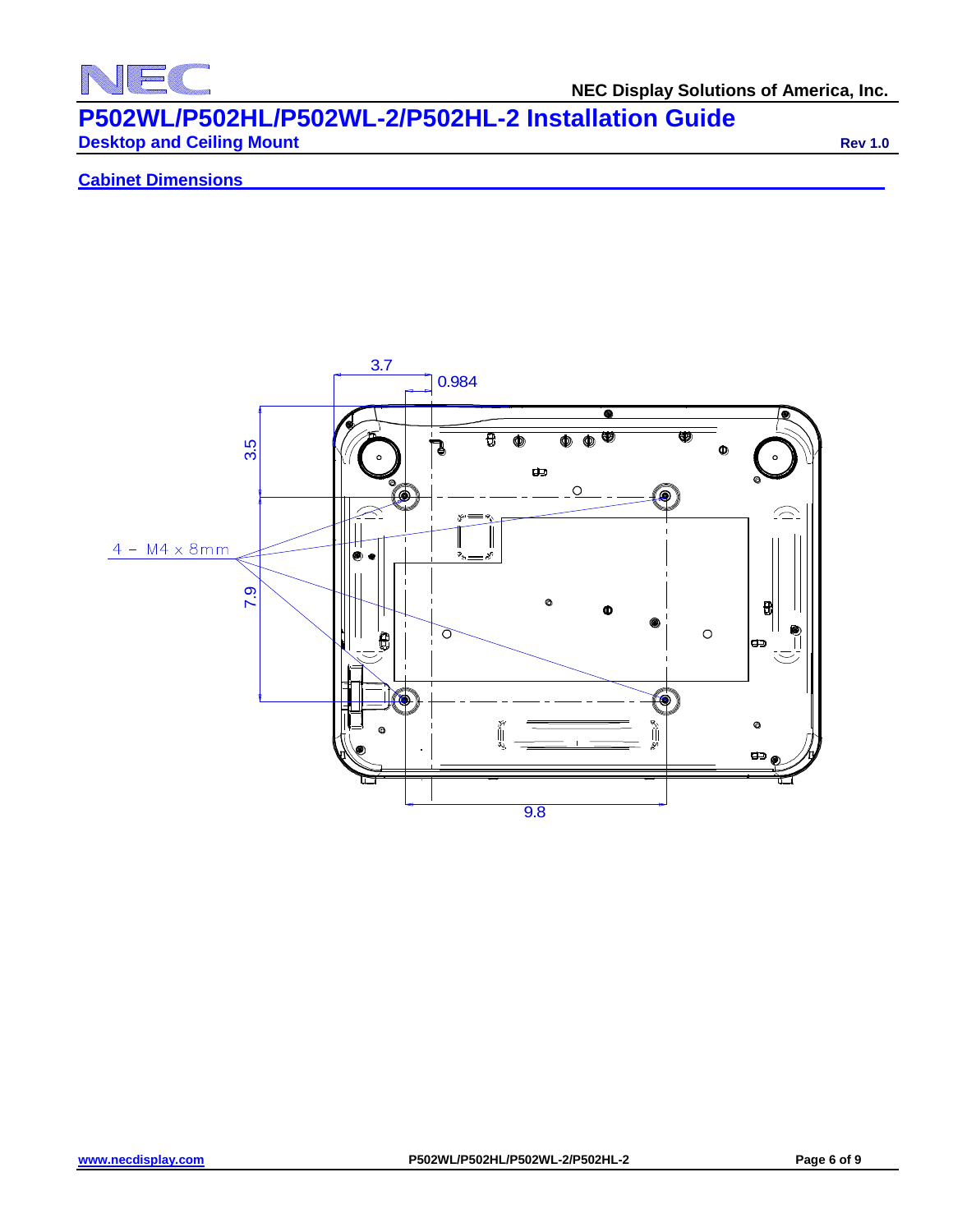#### **NEC Display Solutions of America, Inc.**

# **P502WL/P502HL/P502WL-2/P502HL-2 Installation Guide**

**Desktop and Ceiling Mount Rev 1.0 Rev 1.0 Rev 1.0** 

# **Ventilation Requirements**

• If installed on a portrait stand :

(Unit: mm)



## **Regulatory Stickers**

Label 1:



### Label 2:



**CAUTION POSSIBLY HAZARDOUS OPTICAL RADIATION EMITTED FROM THIS PRODUCT.** DO NOT STARE AT OPERATING LAMP. **MAY BE HARMFUL TO THE EYES, RISK GROUP 2 IEC 62471:2006** 

#### **VORSICHT**

Dieses Produkt strahlt eventuell gefährliche optische Strahlung aus. Schauen Sie nicht in die eingeschaltete Lampe. Dies kann Ihre Augen gefährden. RISIKOGRUPPE 2 IEC 62471:2006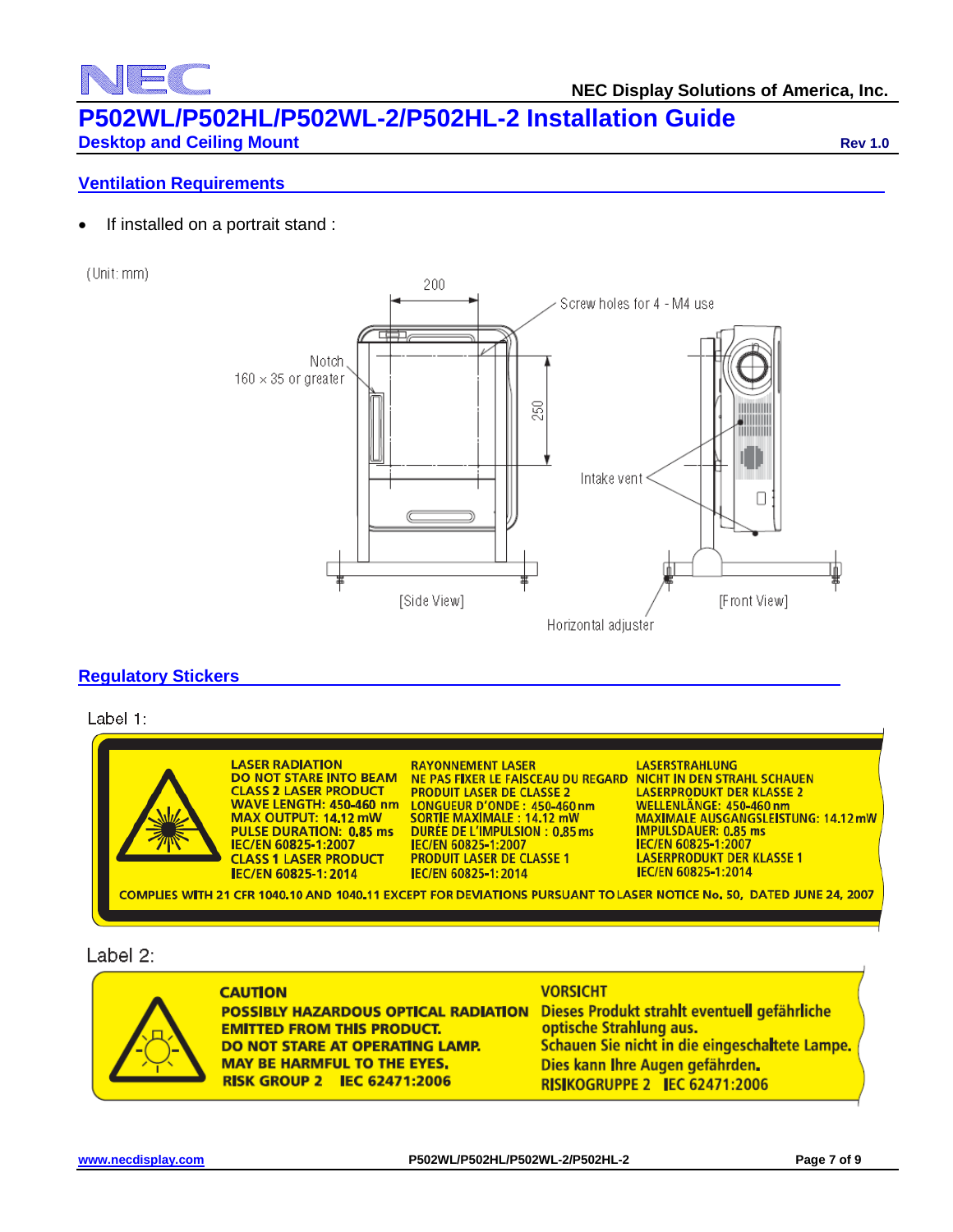

# **P502WL/P502HL/P502WL-2/P502HL-2 Installation Guide Desktop and Ceiling Mount Rev 1.0 Rev 1.0**

**Input Panel**



# **Control Panel**